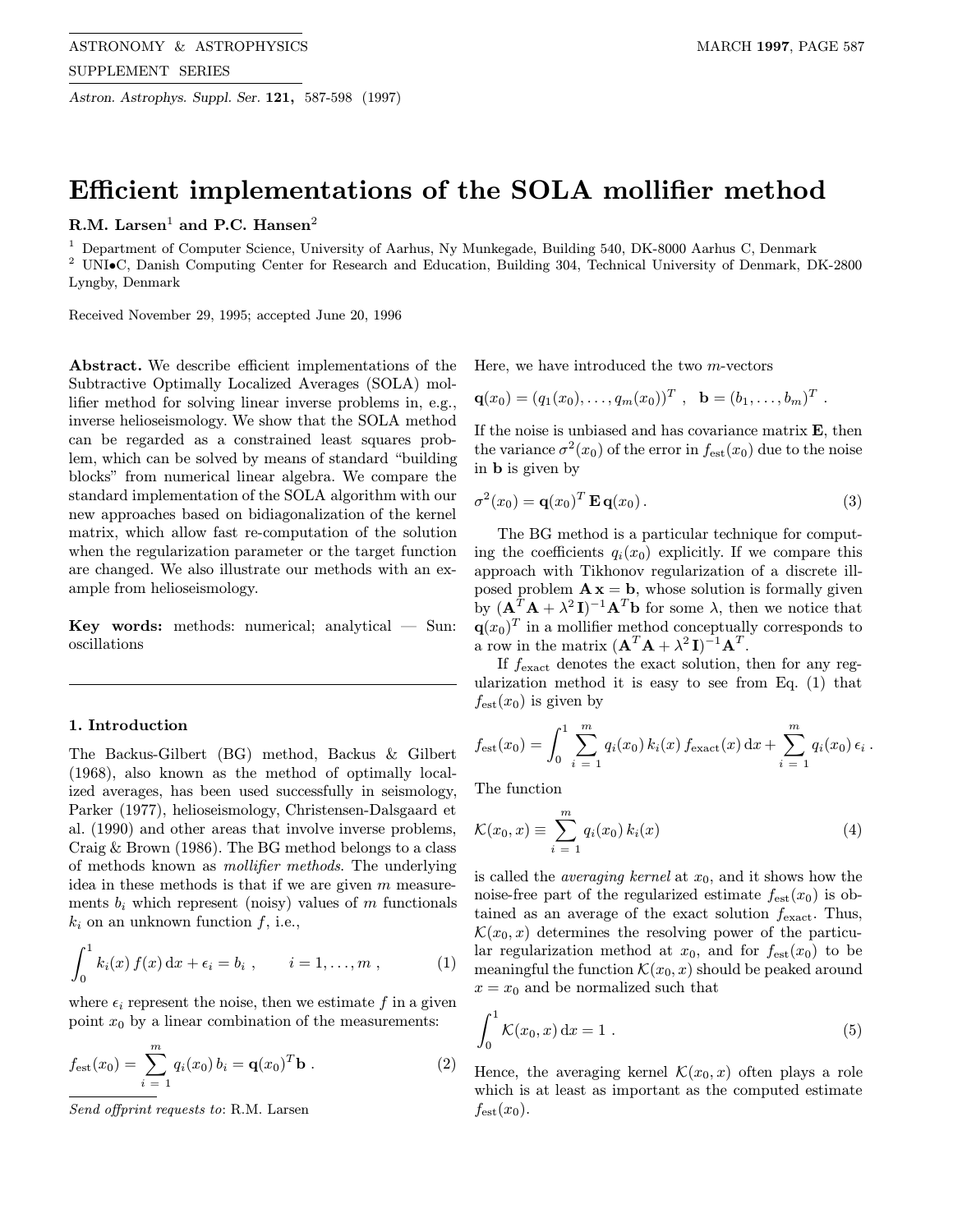In the BG method the peakedness of  $\mathcal{K}(x_0, x)$  is controlled by specifying a criteria function  $J(x_0, x)$  and requiring that the quantity

$$
\int_0^1 J(x_0, x) \mathcal{K}(x_0, x)^2 \, \mathrm{d}x \tag{6}
$$

be sufficiently small, subject to the constraint in Eq. (5). Often, a regularization term is also added in Eq. (6). A commonly used criteria function is  $J(x_0, x) = 12(x - x_0)^2$ . Various other criteria functions are discussed in the original paper by Backus & Gilbert (1968), while the additional regularization term is not used there. See Hansen (1994) for an SVD-analysis and computational details.

The BG method is computationally very expensive: If  $n$  is the number of quadrature points used to evaluate the integrals then  $\mathcal{O}(mn^2)$  operations are required for each  $x_0$ . This is prohibitively expensive in large-scale applications. In, e.g., 2D rotational inversion in helioseismology  $m$  is of the order  $10^5 - 10^6$  and n is of the order  $10^3 - 10^4$ .

Therefore, there is a need for computationally more efficient methods. One such method is subtractive optimally localized averages (SOLA), which has been discovered independently by several researchers; see, e.g., Louis & Maass (1990) and Pijpers & Thompson (1992). The idea in the SOLA method is, instead of minimizing (6), to minimize the squared difference between the averaging kernel and some chosen target function  $\mathcal{T}(x_0, x)$ ,

$$
\int_0^1 [\mathcal{K}(x_0, x) - \mathcal{T}(x_0, x)]^2 \, \mathrm{d}x \,,\tag{7}
$$

and it is common practice to retain the constraint in Eq. (5), see Pijpers & Thompson (1992, 1994). The peakedness of  $\mathcal{K}(x_0, x)$  is controlled by the choice of  $\mathcal{T}(x_0, x)$ , and therefore to compute  $f_{\text{est}}(x_0)$  one would choose a target function peaked around  $x_0$ . In practice it is often necessary to add a regularizing term, i.e., to replace Eq. (7) with

$$
\int_0^1 [\mathcal{K}(x_0,x) - \mathcal{T}(x_0,x)]^2 \mathrm{d}x + \lambda^2 \mathbf{q}(x_0)^T \mathbf{Eq}(x_0).
$$
 (8)

Here E is the error covariance matrix of the measured data points  $b_i$  and  $\lambda$  is a trade-off or regularization parameter whose value determines the relative importance of the two terms in Eq. (8). Thus,  $\lambda$  controls the propagation of errors from the measurements to  $f_{est}(x_0)$ .

The great advantage of the SOLA method compared to the BG method is that the  $m \times n$  coefficient matrix involved does not depend on  $x_0$  and therefore its factorization, costing  $\mathcal{O}(mn^2)$  operations, is performed only once. The additional cost to compute  $f_{est}(x_0)$  is  $\mathcal{O}(n^2)$  for each  $x_0$ .

In this paper we discuss two different approaches to implementing the SOLA method: The standard approach

using a Lagrange multiplier, and a new approach that uses an orthogonal transformation to incorporate the constraint in Eq.  $(5)$  and bidiagonalization algorithms to solve the resulting least squares problem. We demonstrate that the latter approach is more efficient when many values of the regularization parameter  $\lambda$  must be tried in order to find the optimal one. This is important, since the optimal  $\lambda$  is very rarely known in advance – instead it must be computed by means of parameter-choice methods, such as generalized cross validation or the L-curve criterion, that involve the optimization of a function that depends on  $\lambda$ ; see Hanke & Hansen (1993).

Our paper is organized as follows. In Sect. 2 we introduce our notation and present the algorithms. These algorithms are based on standard linear algebra routines which are available in most scientific software libraries. and in Sect. 3 we point to available Fortran software. The computational load in the algorithms, and the efficiency of our new approach, is discussed in Sect. 4. Finally, in Sect. 5 we illustrate our algorithms with an example from helioseismology.

## 2. Implementations of the SOLA method

In the following we summarize the SOLA method. The first step is to introduce a proper matrix formulation of the problem. Assume that the data-errors  $\epsilon_i$  are described by the covariance matrix  $E$  and that  $E$  has a lower triangular Cholesky factor **C**, such that  $\mathbf{E} = \mathbf{C} \mathbf{C}^T$ . In case the data are uncorrelated with equal variance, E will be a scalar times the identity matrix. If the statistics of the data are unknown it is common to set  $E$  equal to the identity. Also assume that we use a quadrature rule with weights  $w_i$ on the grid  $x_j$ ,  $j = 1, \ldots, n$  to compute the necessary integrals, i.e.,

$$
\int_0^1 k_i(x) dx \approx \sum_{j=1}^n w_j k_i(x_j).
$$

We now define the  $m \times n$  matrix **K**,

$$
(\mathbf{K})_{ij} = k_i(x_j)
$$
,  $i = 1,...,m$ ,  $j = 1,...,n$ .

To express the integrals involved we define the  $n \times n$  diagonal matrix  $\bf{W}$  with diagonal elements

$$
(\mathbf{W})_{jj} = w_j , \qquad j = 1, \ldots, n .
$$

Finally we introduce the three *n*-vectors  $\mathbf{e}_n = (1, \ldots, 1)^T$ ,  $\mathbf{t}(x_0)$  with elements  $(\mathbf{t}(x_0))_j = \mathcal{T}(x_0, x_j), j = 1, \ldots, n$  and  $\mathbf{k}(x_0)$  with elements  $(\mathbf{k}(x_0))_j = \mathcal{K}(x_0, x_j), j = 1, \ldots, n$ .

Now we can write the discretized version of expression (8) subject to the constraint in Eq. (5):  $q(x_0)$  is given as the solution to

$$
\left(\mathbf{K}\mathbf{W}\mathbf{K}^T + \lambda^2 \mathbf{E}\right) \mathbf{q}(x_0) = \mathbf{K}\mathbf{W}\mathbf{t}(x_0)
$$
  
subject to  $\mathbf{e}_n^T \mathbf{W} \mathbf{K}^T \mathbf{q}(x_0) = 1$  ; (9)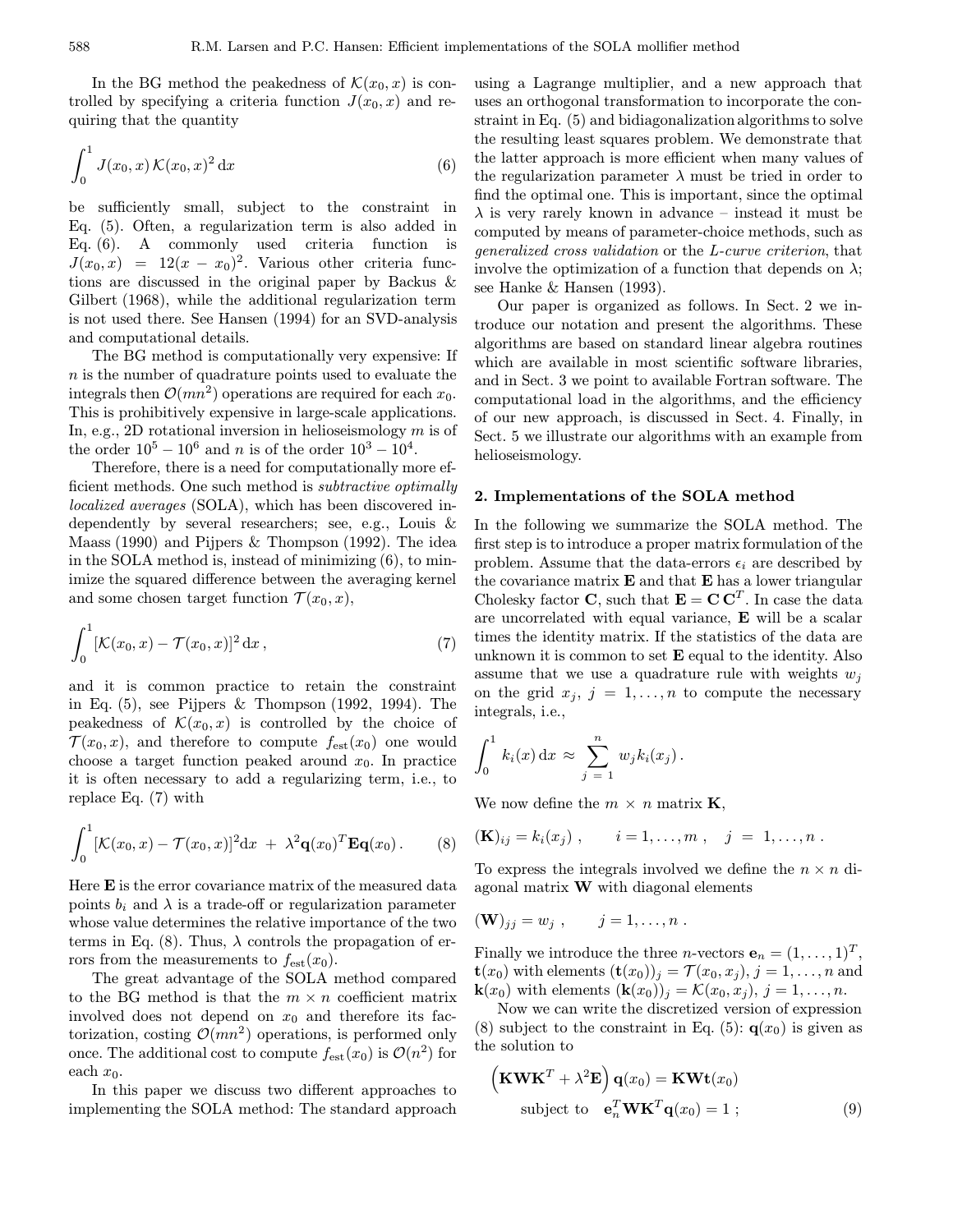and we obtain the discretized version of the averaging kernel as

$$
\mathbf{k}(x_0) = \mathbf{K}^T \mathbf{q}(x_0) \tag{10}
$$

The kernels  $k_i(x)$  are often nearly linearly dependent, and consequently the same holds for the rows of  $\bf{K}$  which are "samples" of the kernels. Therefore the matrix  $\bf{K}$  is usually very ill-conditioned, and this motivates the additional regularization term  $\lambda^2$ **E** in Eq. (9).

Typically the number of kernels  $m$  is much larger than the number of points  $n$  in the discretization. This means that the system of equations in Eq. (9) is underdetermined if  $\lambda = 0$ . Only when we include the statistical information about the data, represented in the covariance matrix E, to regularize the problem, do we obtain a unique solution. A convenient way to incorporate the statistical information into the least squares problem is to work with the transformed matrix  $C^{-1} K$  and right-hand side  $C^{-1} b$ , where  $C$  is the Cholesky factor of  $E$ , and the covariance for the errors in  $\mathbf{C}^{-1}$  **b** is now the identity matrix and the variance of the error in  $f_{est}(x_0)$  due to the noise is simply  $\|\mathbf{q}(x_0)\|_2^2$ . To simplify our presentation, we assume that this transformation to unit covariance form is applied to the data before the SOLA method is applied.

In the following we will describe different algorithms for solving Eq. (9). In Sect. 2.1 we describe the algorithm suggested in Pijpers & Thompson (1992, 1994). As we show in Sect. 2.2, another possibility is to reduce Eq. (9) to a standard unconstrained regularized least squares problem, using the method proposed in Lawson & Hanson (1974), Chap. 20. For the unconstrained least squares problem a variety of efficient regularization methods are available; see, e.g., the survey in Hanke & Hansen (1993). As we will demonstrate, the latter approach is superior in terms of computational efficiency, especially when many values of  $\lambda$  are needed. We also discuss an iterative algorithm which is useful when  $K$  is either sparse or structured.

In the derivation of the algorithms below we have restricted ourselves to the case where the estimate of f is computed for a single point  $x_0$ . The extension of the algorithms to multiple points is trivial and is given in the summaries at the end of each section. Finally we note that we measure the work associated with the algorithms by the number of floating point operations (flops) used. A "flop" is a simple arithmetic operation such as a floating point multiplication or addition.

## 2.1. SOLA algorithm using a Lagrange multiplier

The standard solution procedure, which is the one used in Pijpers & Thompson (1992), incorporates the constraint using a Lagrange multiplier and solves the augmented normal equations of (9). This means solving the system

$$
\begin{pmatrix} \mathbf{K} \mathbf{W} \mathbf{K}^T + \lambda^2 \mathbf{I} & \mathbf{K} \mathbf{W} \mathbf{e}_n \\ \mathbf{e}_n^T \mathbf{W} \mathbf{K}^T & \mathbf{0} \end{pmatrix} \begin{pmatrix} \mathbf{q}(x_0) \\ \mu \end{pmatrix} = \begin{pmatrix} \mathbf{K} \mathbf{W} \mathbf{t}(x_0) \\ 1 \end{pmatrix} (11)
$$

where  $\mu$  is the Lagrange multiplier. This approach has several disadvantages:

- There is a large potential for loss of accuracy in forming  $KWK^{T}$ .
- The augmented system is very large:  $(m+1) \times (m+1)$ .
- Although the augmented normal equations are symmetric they are not necessarily positive definite. Therefore the Cholesky factorization, which is normally used to solve the normal equations, cannot be applied to Eq. (11), neither can an iterative method such as conjugate gradients. In Pijpers & Thompson (1994) it is suggested that Eq. (11) is solved using Gaussian elimination. This approach doubles the operation count compared to a Cholesky factorization.

A solution to the last problem is to apply the Bunch-Kaufman algorithm for symmetric indefinite systems, which computes an  $L\mathbf{D}L^T$  factorization using diagonal pivoting (see, e.g., Sects. 4.4.4–5 in Golub & Van Loan 1989), requiring  $m^3/3$  flops, the same as the usual Cholesky factorization.

To avoid forming the large system of normal equations, it has been suggested by Christensen-Dalsgaard & Thompson (1993) to reduce the dimension of the system by first computing an SVD of the kernel matrix  $\mathbf{K}$ :

$$
\mathbf{K} = \mathbf{U} \, \boldsymbol{\Sigma} \, \mathbf{V}^T \tag{12}
$$

where  $\mathbf{U} \in \mathbb{R}^{m \times n}$  and  $\mathbf{\Sigma}, \mathbf{V} \in \mathbb{R}^{n \times n}$ . Then one switches to a system that uses the transformed quantities:

$$
\hat{\mathbf{K}} = \mathbf{U}^T \mathbf{K} = \boldsymbol{\Sigma} \mathbf{V}^T \in \mathbb{R}^{n \times n},
$$
  

$$
\hat{\mathbf{b}} = \mathbf{U}^T \mathbf{b} \in \mathbb{R}^n.
$$

Working with  $\hat{\mathbf{K}}$  and  $\hat{\mathbf{b}}$  instead of **K** and **b** reduces the computational effort by a factor of  $\mathcal{O}(m/n)^2$ . Now the most expensive part is the computation of  $\Sigma$  and V of the SVD which requires  $2mn^2+11n^3$  flops (note that **U** is not computed explicitly;  $\mathbf{U}^T \mathbf{b}$  is computed "on the fly"). Details on how to compute the SVD are given in, e.g., Golub & Van Loan (1989).

The algorithm, which is summarized below, describes the general case where  $f_{est}$  is computed at points  $x_1, x_2, \ldots, x_q$ . The matrix **T** below is the matrix whose columns contain "samples" of the  $q$  target function:  $(\mathbf{T})_{ij} = (\mathbf{t}(x_i))_i = \mathcal{T}(x_i, x_i), i = 1, \ldots, n, j = 1, \ldots, q.$ 

# Algorithm 2.1 SOLA using a Lagrange multiplier and normal equations.

- 1. Transform to standard form
- $\mathbf{E} = \mathbf{C} \mathbf{C}^T$  $\mathbf{K}~\leftarrow~\mathbf{C}^{-1}\,\mathbf{K}$  $\mathbf{b} \leftarrow \mathbf{C}^{-1} \mathbf{b}$ . 2. Perform SVD reduction (optional)  $\mathbf{K} = \mathbf{U} \Sigma \mathbf{V}^T$  $\mathbf{K} \leftarrow \Sigma \mathbf{V}^T = \mathbf{U}^T \mathbf{K}$  $\mathbf{b} \leftarrow \mathbf{U}^T \mathbf{b}$ .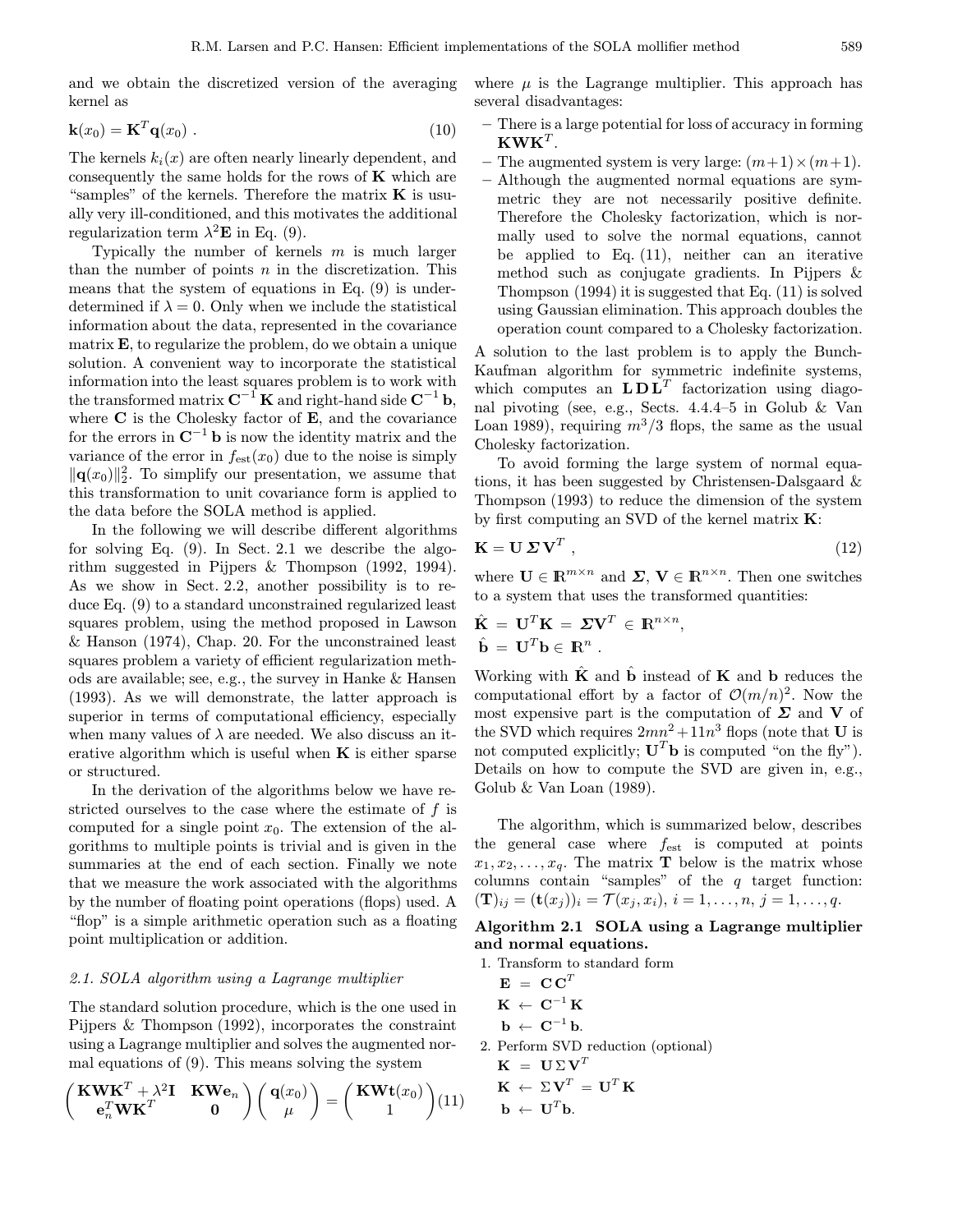3. Set up the augmented normal equations and compute  $\mathbf{LDL}^T$  factorization

$$
\mathbf{A}_{11} \leftarrow \mathbf{K} \mathbf{W} \mathbf{K}^{T} + \lambda^{2} \mathbf{I}
$$
\n
$$
\mathbf{A}_{12} \leftarrow \mathbf{K} \mathbf{W} \mathbf{e}_{n}
$$
\n
$$
\begin{pmatrix}\n\mathbf{A}_{11} & \mathbf{A}_{12} \\
\mathbf{A}_{12}^{T} & \mathbf{0}\n\end{pmatrix} = \mathbf{L} \mathbf{D} \mathbf{L}^{T}.
$$
\nCompute the right-hand side

4. Compute the right-hand side  
\n
$$
\mathbf{T} \leftarrow \begin{pmatrix} \mathbf{K} \mathbf{W} \left( \mathbf{t}(x_1), \mathbf{t}(x_2), \ldots, \mathbf{t}(x_q) \right) \\ \mathbf{e}_q^T \end{pmatrix}.
$$

- 5. Solve for coefficients  $\begin{pmatrix} 1 & 0 \\ 0 & 0 \end{pmatrix}$  $\mu_1 \mu_2 \ldots \mu_q$  $\bigg) = \bigg( \bigg( \mathbf{q}(x_1) \bigg)$  $\mu_1$  $\bigg)$ ,  $\bigg( \mathbf{q}(x_2)$  $\mu_2$  $\bigg)\,,\ldots,\left( \frac{\mathbf{q}(x_q)}{\mu_q}\right)$  $\setminus$  $\leftarrow \mathbf{L}^{-T}(\mathbf{D}^{-1}(\mathbf{L}^{-1}\mathbf{T})) = (\mathbf{L}\mathbf{D}\mathbf{L}^T)^{-1}\mathbf{T}.$
- 6. Compute the estimates of  $f$  and the corresponding variances at  $x_1, x_2, \ldots, x_q$

$$
(f_{\text{est}}(x_1), f_{\text{est}}(x_2), \ldots, f_{\text{est}}(x_q))^T \leftarrow \mathbf{Q}^T \mathbf{b} \n\left(\sigma^2(x_1), \sigma^2(x_2), \ldots, \sigma^2(x_q)\right)^T \leftarrow \n\left(\|\mathbf{q}(x_1)\|_2^2, \|\mathbf{q}(x_2)\|_2^2, \ldots, \|\mathbf{q}(x_q)\|_2^2\right)^T.
$$

7. If needed, compute the corresponding averaging kernels  $(\mathbf{k}(x_1), \mathbf{k}(x_2), \ldots, \mathbf{k}(x_q))^T \leftarrow \mathbf{K}^T \mathbf{Q}.$ 

In practice one may wish to repeat the algorithm for different shapes of the target function  $\mathcal{T}(x_0, x)$  and/or varying values of the regularization parameter  $\lambda$ . Changing the target functions requires re-computing steps 4, 5, 6 and 7. Changing  $\lambda$  requires re-computing steps 3, 5, 6 and 7. In Sect. 4 we will give a detailed analysis of the number of operations used by the algorithm.

# 2.2. SOLA by elimination of the constraint

We can identify Eq. (9) as an instance of the well known equality constrained least squares problem (LSE); see Lawson & Hanson (1974), Chap. 20. To realize this, let us introduce the following quantities:

$$
\tilde{\mathbf{K}} = \mathbf{W}^{1/2} \mathbf{K}^T \in \mathbb{R}^{n \times m}
$$

$$
\tilde{\mathbf{t}}(x_0) = \mathbf{W}^{1/2} \mathbf{t}(x_0) \in \mathbb{R}^n
$$

$$
\mathbf{c} = \mathbf{K} \mathbf{W} \mathbf{e}_n \in \mathbb{R}^m.
$$

Using this notation we can write (9) in the following form:

Solve 
$$
(\tilde{\mathbf{K}}^T \tilde{\mathbf{K}} + \lambda^2 \mathbf{I}) \mathbf{q}(x_0) = \tilde{\mathbf{K}}^T \tilde{\mathbf{t}}(x_0)
$$
  
subject to  $\mathbf{c}^T \mathbf{q}(x_0) = 1$ . (13)

These are in fact the normal equations for a constrained least squares problem, for which we have the equivalent expression:

$$
\min \left\{ \|\tilde{\mathbf{K}}\mathbf{q}(x_0) - \tilde{\mathbf{t}}(x_0)\|_2^2 + \lambda^2 \|\mathbf{q}(x_0)\|_2^2 \right\}
$$
\nsubject to 
$$
\mathbf{c}^T \mathbf{q}(x_0) = 1.
$$
\n(14)

We can reformulate this as

$$
\min_{\text{subject to}} \left\| \begin{pmatrix} \tilde{\mathbf{K}} \\ \lambda \mathbf{I}_m \end{pmatrix} \mathbf{q}(x_0) - \begin{pmatrix} \tilde{\mathbf{t}}(x_0) \\ \mathbf{0} \end{pmatrix} \right\|_2 \tag{15}
$$

We now have an equality constrained least squares problem in unit covariance form. Several methods have been developed for solving problem LSE. Here we use the one described in Lawson & Hanson (1974), Chap. 20 and Golub  $\&$  Van Loan (1989), Sect. 12.1.4. The method has three stages:

- 1. Derive a lower-dimensional unconstrained least
- squares problem from the given problem. 2. Compute the solution to the lower-dimensional prob-
- lem.
- 3. Transform this solution back to the original setting.

Below we describe in detail how each of these three steps should be implemented to give an efficient SOLA algorithm.

# 2.2.1. Derivation of a lower-dimensional problem

We can determine a parameterization of the set  $\mathcal Q$  of vectors in  $\mathbb{R}^m$  that satisfy the constraint in Eq. (15):

$$
\mathcal{Q} = \{ \, \mathbf{q} \in \mathbb{R}^m \, | \, \mathbf{c}^T \, \mathbf{q} \, = \, 1 \}.
$$

To do this we compute an  $m \times m$  Householder transformation  $\mathbf{H} = \mathbf{I} - \beta \mathbf{v} \mathbf{v}^T$  (see Golub & Van Loan 1989, Sect. 5.2) such that

$$
\mathbf{c} = \mathbf{H} \begin{pmatrix} \|\mathbf{c}\|_2 \\ \mathbf{0} \end{pmatrix} .
$$

In practice  $H$  is not computed explicitly, but is represented in the form  $\mathbf{I} - \beta \mathbf{v} \mathbf{v}^T$ . The columns of **H** form a basis for  $\mathbb{R}^m$  and conceptually we can partition **H** as

$$
\mathbf{H} = (\mathbf{h}_1, \mathbf{H}_2) \ , \quad \mathbf{h}_1 = \alpha \, \mathbf{c} \in \mathbb{R}^m \ , \quad \mathbf{H}_2 \in \mathbb{R}^{m \times (m-1)} \ ,
$$

where  $\alpha = ||\mathbf{c}||_2^{-1}$ . It follows that  $\mathcal Q$  can be represented as

$$
Q = \{ \mathbf{q} \in \mathbb{R}^m \, | \, \mathbf{q} = \alpha \mathbf{h}_1 + \mathbf{H}_2 \hat{\mathbf{q}} \},\tag{16}
$$

where  $\hat{q}$  is an arbitrary  $(m - 1)$ -vector (since all the columns of  $H_2$  are orthogonal to c). We can exploit this fact to transform problem LSE into the following form, where we have inserted Eq. (16) into Eq. (15) and collected terms:

$$
\min \left\| \begin{pmatrix} \tilde{\mathbf{K}} \mathbf{H}_2 \\ \lambda \mathbf{H}_2 \end{pmatrix} \hat{\mathbf{q}} - \begin{pmatrix} \tilde{\mathbf{t}}(x_0) - \alpha \tilde{\mathbf{K}} \mathbf{h}_1 \\ -\lambda \alpha \mathbf{h}_1 \end{pmatrix} \right\|_2
$$

We now multiply from the left under the norm-sign with the orthogonal matrix

.

$$
\left(\begin{matrix} \mathbf{I}_n & \mathbf{0} \\ \mathbf{0} & \mathbf{H} \end{matrix}\right)
$$

without changing the solution. Using the orthogonality of H we finally arrive at the reduced problem

$$
\min \left\| \left( \frac{\tilde{\mathbf{K}} \mathbf{H}_2}{\lambda \mathbf{I}_{m-1}} \right) \hat{\mathbf{q}} - \left( \frac{\tilde{\mathbf{t}}(x_0) - \alpha \tilde{\mathbf{K}} \mathbf{h}_1}{0} \right) \right\|_2 \tag{17}
$$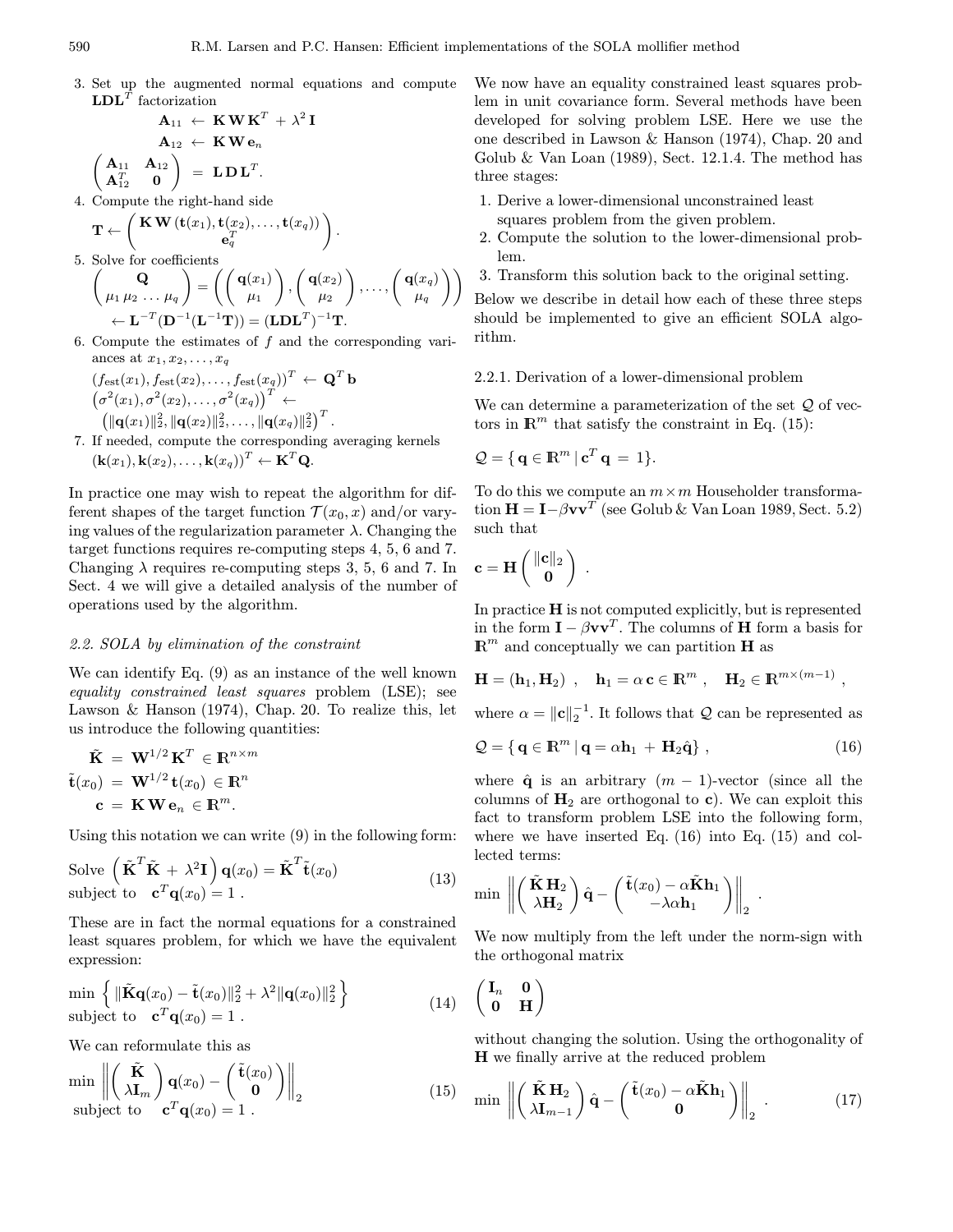This is an ordinary unconstrained least squares problem. Having solved this for  $\hat{q}$  we obtain the solution to the original constrained problem as

$$
\mathbf{q}(x_0) = \alpha \mathbf{h}_1 + \mathbf{H}_2 \hat{\mathbf{q}} = \mathbf{H} \begin{pmatrix} \alpha \\ \hat{\mathbf{q}} \end{pmatrix} . \tag{18}
$$

## 2.2.2. Solution via full bidiagonalization

We now describe an algorithm for solving (17) which is efficient when many values of  $\lambda$  are required. Following Eldén (1977) we first bring  $\tilde{K} H_2$  into bidiagonal form:

$$
\tilde{\mathbf{K}}\,\mathbf{H}_2 = \bar{\mathbf{U}}\,\bar{\mathbf{B}}\,\bar{\mathbf{V}}^T,\tag{19}
$$

where

$$
\bar{\mathbf{B}} \in \mathbb{R}^{n \times n} , \quad \bar{\mathbf{U}} \in \mathbb{R}^{n \times n} , \quad \bar{\mathbf{V}} \in \mathbb{R}^{(m-1)\times n} . \tag{20}
$$

Here  $\bar{\mathbf{U}}^T \bar{\mathbf{U}} = \mathbf{I}_n$ ,  $\bar{\mathbf{V}}^T \bar{\mathbf{V}} = \mathbf{I}_n$ , and  $\bar{\mathbf{B}}$  is lower bidiagonal. This is the most costly part of the computation, it requires  $2mn^2 + 2n^3$  flops. The remaining part of the algorithm only involves  $\bar{\mathbf{B}}$ , which means that the dimension of the problem is effectively reduced from  $m \times n$  to  $n \times n$ . As in the SVD transformation,  $\bar{V}$  is not explicitly computed, but  $\bar{\mathbf{V}}^T \mathbf{H}_2^T \mathbf{b}$  is computed "on the fly". If  $\bar{\mathbf{U}}$  is required for computing the discretized kernel  $\mathbf{k}(x_0)$ , then the orthogonal transformations that  $\bar{U}$  consists of are stored for later use. For algorithmic details on bidiagonalization see, e.g., Golub & Van Loan (1989), pp. 236–238.

If we make the transformation of variables

$$
\boldsymbol{\xi} = \bar{\mathbf{V}}^T \hat{\mathbf{q}},
$$
  
\n
$$
\bar{\mathbf{t}} = \bar{\mathbf{U}}^T (\tilde{\mathbf{t}}(x_0) - \alpha \tilde{\mathbf{K}} \mathbf{h}_1)
$$
\n(21)

then we easily see that (17) is equivalent to

$$
\min \left\| \left( \frac{\bar{\mathbf{B}}}{\lambda \mathbf{I}_n} \right) \boldsymbol{\xi} - \left( \frac{\bar{\mathbf{t}}}{\mathbf{0}} \right) \right\|_2.
$$
 (22)

This least squares problem is now solved by determining a series of  $2n-1$  Givens rotations  $\mathbf{G}_1, \mathbf{G}_2, \ldots, \mathbf{G}_{2n-1}$  (see Golub & Van Loan 1989, Sect. 5.2) such that

$$
\mathbf{G}_{2n-1}\ldots\mathbf{G}_2\mathbf{G}_1\left(\begin{matrix}\bar{\mathbf{B}}\\\lambda\mathbf{I}_n\end{matrix}\ \middle|\ \begin{matrix}\bar{\mathbf{t}}\\ \mathbf{0}\end{matrix}\right)=\left(\begin{matrix}\bar{\mathbf{B}}_{\lambda}\\\mathbf{0}\end{matrix}\ \middle|\ \begin{matrix}\bar{\mathbf{t}}_{\lambda}\\\ast\end{matrix}\ \right),
$$

where  $\bar{\mathbf{B}}_{\lambda}$  is  $n \times n$  lower bidiagonal. The part of the righthand side denoted by "\*" consist of n non-zero elements introduced along the way, but these are not computed in practice. We illustrate this procedure on a small example with  $n = 3$ . First a rotation  $G_1$  applied to rows n and 2n annihilates the  $(2n, n)$ -element, and a nonzero element is created in position  $(2n, n-1)$ ; then we annihilate this element by a rotation  $G_2$  applied to rows  $2n - 1$  and  $2n$ :

 a1 b<sup>1</sup> a<sup>2</sup> b<sup>2</sup> a<sup>3</sup> λ λ λ t1 t2 t3 → a1 b<sup>1</sup> a<sup>2</sup> b0 <sup>2</sup> a<sup>0</sup> 3 λ λ γ 0 t1 t2 t0 3 ∗ → a1 b<sup>1</sup> a<sup>2</sup> b0 <sup>2</sup> a<sup>0</sup> 3 λ λ0 0 0 t1 t2 t0 3 ∗ ∗ 

where

$$
a'_3 = \sqrt{a_3^2 + \lambda^2}
$$
,  $b'_2 = b_2 a_3 / a'_3$ ,  $t'_3 = t_3 a_3 / a'_3$   
 $\gamma = -b_2 \lambda / a'_3$ ,  $\lambda' = \sqrt{\lambda^2 + \gamma^2}$ .

In the next step the same procedure is applied to the leading  $(2n-1) \times (n-1)$  sub-matrix to annihilate the element in position  $(2n-1, n-1)$ , and so on. During the reduction we only need to store the diagonals of  $\bf{B}$  in a pair of vectors, and the current value of  $\lambda'$ . Now the solution  $\xi_{\lambda}$ can be computed as

$$
\boldsymbol{\xi}_{\lambda} = \bar{\mathbf{B}}_{\lambda}^{-1} \bar{\mathbf{t}}_{\lambda} \,. \tag{23}
$$

# 2.2.3. Solution via Lanczos bidiagonalization

For a large sparse or structured (e.g., Hankel or Toeplitz) matrix  $\bf{K}$  it is prohibitive to compute explicitly the full bidiagonalization in Eq. (19). Instead we would prefer to keep  $\tilde{\mathbf{K}} \mathbf{H}_2 = \mathbf{W}^{1/2} \mathbf{K}^T \mathbf{H}_2$  in factored form and use an iterative algorithm to solve the system in (17). An efficient and stable algorithm for doing this, based on Lanczos bidiagonalization (Golub & Van Loan 1989, Sect. 9.3.3), is the algorithm LSQR, Paige & Saunders (1982a). This algorithm only accesses the coefficient matrix  $\mathbf{K} \mathbf{H}_2$  via matrix-vector multiplications with  $\mathbf{K} \mathbf{H}_2$  and  $(\mathbf{K} \mathbf{H}_2)^T$ .

An even more efficient approach is to apply the LSQR algorithm with  $\lambda = 0$  and use the fact that the kth iterate  $\hat{\mathbf{q}}^{(k)}$  is a regularized solution. To be more specific, when we apply LSQR to Eq. (17) with  $\lambda = 0$ , i.e., to

$$
\min \|(\tilde{\mathbf{K}}\,\mathbf{H}_2)\,\hat{\mathbf{q}} - (\tilde{\mathbf{t}}(x_0) - \alpha \tilde{\mathbf{K}}\mathbf{h}_1)\|_2\;,
$$

then the iteration number  $k$  plays the role of the regularization parameter; small k correspond to large  $\lambda$ , and vice versa. The reason is that LSQR captures the spectral components of the solution in order of increasing frequency, hence the initial iterates are smoother than the iterations in later stages, and as a consequence the initial iterates are more regularized.

The LSQR algorithm with  $\lambda = 0$  is equivalent to Lanczos bidiagonalization of  $KH_2$ . Specifically, after k steps, the Lanczos bidiagonalization algorithm has produced three matrices  $\bar{\mathbf{U}}^{(k)} \in \mathbb{R}^{n \times (k+1)}$ ,  $\bar{\mathbf{B}}^{(k)} \in \mathbb{R}^{(k+1)\times k}$ , and  $\bar{\textbf{V}}^{(k)} \in \mathbb{R}^{m \times k}$  such that

$$
(\tilde{\mathbf{K}}\,\mathbf{H}_2)\,\bar{\mathbf{V}}^{(k)} = \bar{\mathbf{U}}^{(k)}\,\bar{\mathbf{B}}^{(k)}\,,\tag{24}
$$

where both  $\bar{\mathbf{U}}^{(k)}$  and  $\bar{\mathbf{V}}^{(k)}$  have orthonormal columns, and  $\bar{\mathbf{B}}^{(k)}$  is bidiagonal. Moreover, the first k columns of  $\bar{\mathbf{U}}^{(k)}$ , the first  $k-1$  columns of  $\bar{\mathbf{V}}^{(k)}$ , and the leading  $k \times (k-1)$  sub-matrix of  $\bar{\mathbf{B}}^{(k)}$  are identical to the corresponding quantities in the previous step of the algorithm. The kth iterate  $\hat{\mathbf{q}}^{(k)}$  is then computed as

$$
\hat{\mathbf{q}}^{(k)} = \bar{\mathbf{V}}^{(k)} \, \boldsymbol{\xi}^{(k)} \;,
$$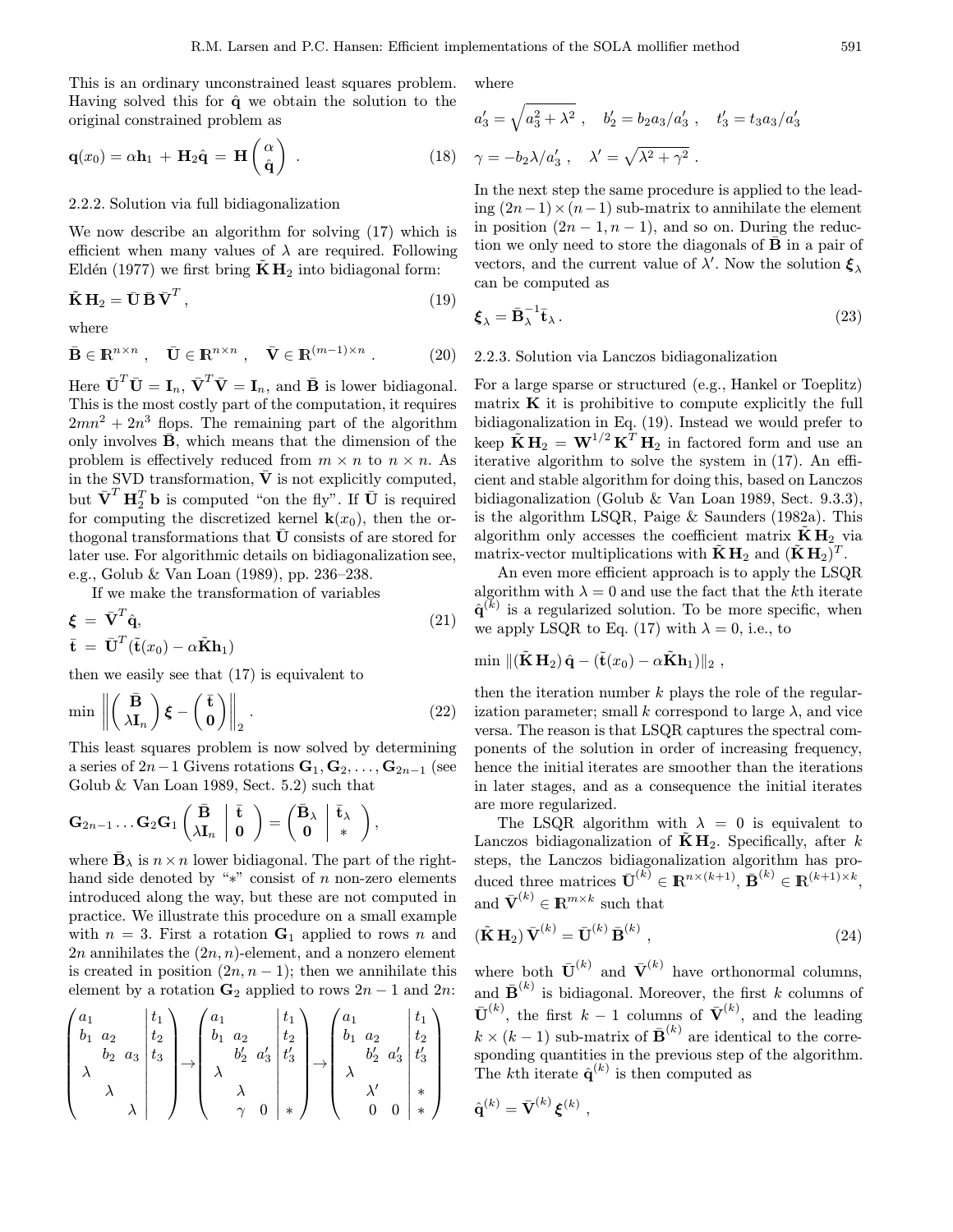where  $\xi^{(k)}$  solves the problem

$$
\min \|\bar{\mathbf{B}}^{(k)}\boldsymbol{\xi} - (\bar{\mathbf{U}}^{(k)})^T (\tilde{\mathbf{t}}(x_0) - \alpha \tilde{\mathbf{K}} \mathbf{h}_1)\|_2.
$$

The key to the efficiency of LSQR lies in the way that  $\xi^{(k-1)}$  is updated to  $\xi^{(k)}$ , while  $\bar{\mathbf{U}}^{(k)}$  and  $\bar{\mathbf{V}}^{(k)}$  are never stored; we refer to Paige & Saunders (1982a) for more details.

We emphasize the difference between the two bidiagonalization procedures. The full bidiagonalization (19) is explicitly computed once, and it is independent of the regularization parameter;  $\lambda$  enters when solving the augmented bidiagonal system in Eq. (22). The Lanczos bidiagonalization appears implicitly in computing the LSQR iterates  $\hat{\mathbf{q}}^{(k)},$  and the sequence of iterates  $\hat{\mathbf{q}}^{(1)}, \hat{\mathbf{q}}^{(2)}, \dots \text{cor-}$ responds to sweeping through a range of regularization parameters.

# 2.2.4. Transformation back to the original setting

To compute the solution to the original problem in (15) it is necessary to transform the solution  $\hat{\mathbf{q}}_{\lambda} = \bar{\mathbf{V}} \boldsymbol{\xi}_{\lambda}$  or  $\hat{\mathbf{q}}^{(k)} = \bar{\mathbf{V}}^{(k)} \boldsymbol{\xi}^{(k)}$  to the original variable  $\mathbf{q}(x_0)$ . Below  $\boldsymbol{\xi}$ and  $\bar{\mathbf{V}}$  denote either  $\boldsymbol{\xi}_{\lambda}$  and  $\bar{\mathbf{V}}$  from Sect. 2.2.2 or  $\boldsymbol{\xi}^{(k)}$ and  $\bar{\mathbf{V}}^{(k)}$  from Sect. 2.2.3. Inserting Eq. (18) and (21) in Eq.  $(2)$  we get

$$
f_{\text{est}}(x_0) = \mathbf{q}(x_0)^T \mathbf{b}
$$
  
=  $\begin{pmatrix} \alpha \\ \hat{\mathbf{q}} \end{pmatrix}^T \mathbf{H}^T \mathbf{b} = \begin{pmatrix} \alpha & \boldsymbol{\xi}^T \bar{\mathbf{V}}^T \end{pmatrix} \mathbf{H}^T \mathbf{b}$   
=  $\alpha \mathbf{h}_1^T \mathbf{b} + \boldsymbol{\xi}^T \bar{\mathbf{V}}^T \mathbf{H}_2^T \mathbf{b}$ . (25)

Similarly, if we insert Eqs.  $(18)$ ,  $(19)$  and  $(21)$  in Eq.  $(10)$ and use the definition of  $\tilde{K}$  then we get

$$
\mathbf{k}(x_0) = \mathbf{K}^T \mathbf{q}(x_0)
$$
  
=  $\mathbf{W}^{-1/2} \tilde{\mathbf{K}} \mathbf{H} \begin{pmatrix} \alpha \\ \bar{\mathbf{V}} \xi \end{pmatrix}$   
=  $\mathbf{W}^{-1/2} \left( \alpha \tilde{\mathbf{K}} \mathbf{h}_1 + \bar{\mathbf{U}} \bar{\mathbf{B}} \xi \right)$ . (26)

Finally, due to the orthogonality of  $H$  and  $\overline{V}$  the variance of the error in  $f_{est}(x_0)$  due to the noise takes the form

$$
\sigma^{2}(x_{0}) = \|\mathbf{q}(x_{0})\|_{2}^{2}
$$
\n
$$
= \left(\mathbf{H}\left(\frac{\alpha}{\mathbf{V}\boldsymbol{\xi}}\right)\right)^{T} \mathbf{H}\left(\frac{\alpha}{\mathbf{V}\boldsymbol{\xi}}\right)
$$
\n
$$
= \alpha^{2} + \|\boldsymbol{\xi}\|_{2}^{2}. \tag{27}
$$

Consider first full bidiagonalization from Sect. 2.2.2. We notice that  $\xi_{\lambda}$  is the only quantity in the above expressions that depends on the regularization parameter  $\lambda$  and the target function  $\tilde{\mathbf{t}}(x_0)$ . Therefore  $\alpha \mathbf{h}_1^T \mathbf{b}$  and  $\bar{\mathbf{V}}^T \mathbf{H}_2^T \mathbf{b}$ only need to be computed once (in fact, they are already computed in earlier stages of the algorithm). This means

that re-computing the solution  $f_{est}(x_0)$  when changing  $\lambda$ or  $\tilde{\mathbf{t}}(x_0)$  is very cheap. This is a great improvement compared with the Lagrange-multiplier method from Sect. 2.1, where a matrix factorization must re-computed each time.

Although we do not explicitly compute  $q(x_0)$ , it is still quite inexpensive to compute the discretized averaging kernels  $\mathbf{k}(x_0)$  for the different solutions. Again, one of the terms, namely  $\tilde{\mathbf{K}} \mathbf{h}_1$ , is already computed in earlier steps of the algorithm and the term  $\bar{\mathbf{U}}\bar{\mathbf{B}}\boldsymbol{\xi}_{\lambda}$  requires only approximately  $2n^2$  flops.

Consider next the case from Sect. 2.2.3 where we use Lanczos bidiagonalization. Again, only  $\xi^{(k)}$  depends on the target function  $\tilde{\mathbf{t}}(x_0)$ , but now both  $\xi^{(k)}$  and  $\bar{\mathbf{V}}^{(k)}$ depend on the regularization parameter, i.e., the iteration number k. Moreover, they both appear only implicitly in the algorithm, while it is the iteration vector  $\hat{\mathbf{q}}^{(k)}$  that is explicitly computed. It is now more efficient to use the formulation  $f_{est}(x_0) = \alpha \mathbf{h}_1^T \mathbf{b} + (\hat{\mathbf{q}}^{(k)})^T \mathbf{H}_2^T \mathbf{b}$  to compute the estimated solution, and the variance of the error in  $f_{\text{est}}(x_0)$  is given by  $\sigma^2(x_0) = \alpha^2 + ||\hat{\mathbf{q}}^{(k)}||_2^2$ . Similarly, the discretized averaging kernel should be computed by means of  $\mathbf{k}(x_0) = \mathbf{W}^{-1/2} (\alpha \, \tilde{\mathbf{K}} \, \mathbf{h}_1 + \tilde{\mathbf{K}} \, \mathbf{H}_2 \, \hat{\mathbf{q}}^{(k)}).$ 

# 2.3. Summary of the new algorithms

Our new algorithms, based on bidiagonalization, are summarized below. They describe the general case where  $f_{est}$ is computed at points  $x_1, x_2, \ldots, x_q$ . The matrix **T** below is again the matrix whose columns contain "samples" of the q target function:  $(\mathbf{T})_{ij} = (\mathbf{t}(x_j))_i = \mathcal{T}(x_j, x_i)$ ,  $i = 1, \ldots, n, j = 1, \ldots, q.$ 

# Algorithm 2.2 SOLA by elimination of the constraint (full bidiagonalization)

- 1. Transform to standard form
- $\mathbf{E} = \mathbf{C} \mathbf{C}^T$  $\mathbf{K} \; \leftarrow \; \mathbf{C}^{-1} \, \mathbf{K}$  $\mathbf{b} \leftarrow \mathbf{C}^{-1} \mathbf{b}$ . 2. Set up LSE problem  $\tilde{\mathbf{K}} \leftarrow \mathbf{W}^{1/2} \mathbf{K}^T$  $\mathbf{c} \;\gets\; \tilde{\mathbf{K}}\, \mathbf{W} \, \mathbf{e}_n$  $\tilde{\mathbf{T}} \leftarrow \mathbf{W}^{1/2}(\mathbf{t}(x_1), \mathbf{t}(x_2), \ldots, \mathbf{t}(x_q)).$
- 3. Generate Householder transformation  $\mathbf{H} = \mathbf{I} \beta \mathbf{v} \mathbf{v}^T$  and apply it to  $\tilde{K}$  to get the reduced problem

$$
\begin{aligned} &(\mathbf{a}_1, \mathbf{A}_2) = \tilde{\mathbf{K}} \leftarrow \tilde{\mathbf{K}} \mathbf{H} \\ & \begin{pmatrix} \beta_1 \\ \beta_2 \end{pmatrix} = \mathbf{b} \leftarrow \mathbf{H}^T \mathbf{b}. \end{aligned}
$$

4. Compute the bidiagonalization of  $A_2$  and change variables.  $\mathbf{A}_2~=~\bar{\mathbf{U}}\,\bar{\mathbf{B}}\,\bar{\mathbf{V}}^T$ 

$$
\beta_2 \, \leftarrow \, \bar{\mathbf{B}}^{-1} \bar{\mathbf{U}}^T \mathbf{A}_2 \beta_2 \, = \, \bar{\mathbf{V}}^T \beta_2.
$$

5. Modify the right-hand sides.  $\tilde{\textbf{T}} \leftarrow \bar{\textbf{U}}^T \, \left( \tilde{\textbf{T}} - \alpha \textbf{a}_1 \textbf{e}_q^T \right).$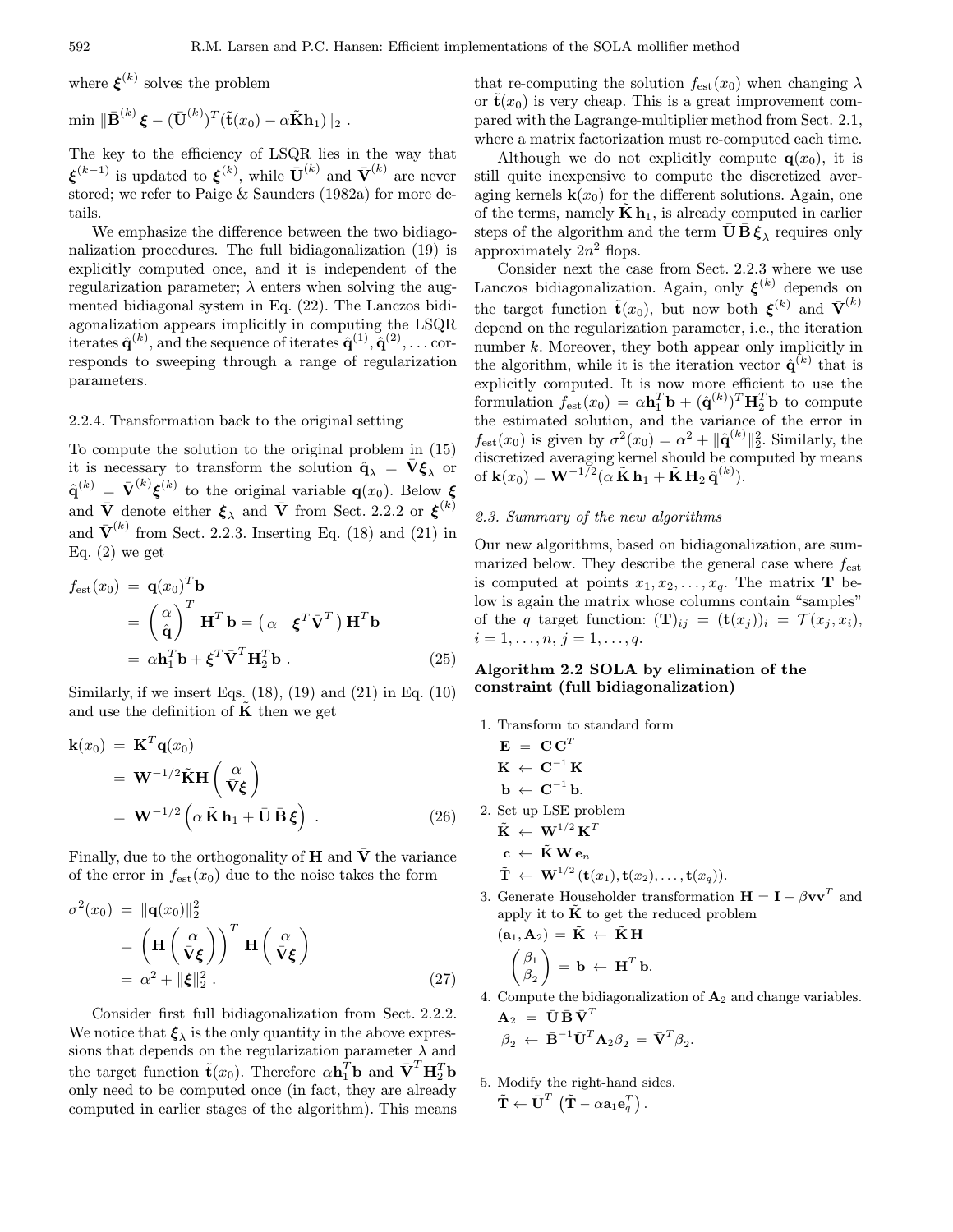6. Apply Givens rotations to get lower bidiagonal and solve for Ξ

$$
\begin{aligned} \mathbf{G}_{2n-1} \ldots \mathbf{G}_2 \mathbf{G}_1 \begin{pmatrix} \bar{\mathbf{B}} \\ \lambda \mathbf{I}_n \end{pmatrix} \begin{pmatrix} \tilde{\mathbf{T}} \\ \mathbf{0} \end{pmatrix} \; &= \; \begin{pmatrix} \bar{\mathbf{B}}_{\lambda} \\ \mathbf{0} \end{pmatrix} \begin{pmatrix} \tilde{\mathbf{T}}_{\lambda} \\ * \end{pmatrix} \\ \Xi = \left( \xi(x_1), \ldots, \xi(x_q) \right) \; \leftarrow \; \bar{\mathbf{B}}_{\lambda}^{-1} \tilde{\mathbf{T}}_{\lambda}. \end{aligned}
$$

7. Compute the estimates of f and the corresponding variances at  $x_1, x_2, \ldots, x_q$ 

$$
(f_{\text{est}}(x_1), f_{\text{est}}(x_2), \dots, f_{\text{est}}(x_q))^T \leftarrow \alpha \beta_1 \mathbf{e}_q^T + \Xi^T \beta_2
$$
  

$$
(\sigma^2(x_1), \dots, \sigma^2(x_q))^T \leftarrow
$$
  

$$
(\alpha^2 + ||\xi(x_1)||_2^2, \dots, \alpha^2 + ||\xi(x_3)||_2^2)^T.
$$

8. If needed, compute the corresponding averaging kernels

$$
(\mathbf{k}(x_1),\mathbf{k}(x_2),\ldots,\mathbf{k}(x_q))^T \leftarrow \mathbf{W}^{-1/2} \left( \alpha \mathbf{a}_1 \mathbf{e}_q^T + \bar{\mathbf{U}} \bar{\mathbf{B}} \Xi \right) .
$$

Here step 4 completely dominates the computation time. Changing the target functions requires re-computing the last part of step 2 plus steps 5 through 8. Changing  $\lambda$ requires re-computing steps 6 through 8. In Sect. 4 we will give a detailed analysis of the number of operations used by the algorithm.

## Algorithm 2.3 SOLA by elimination of the constraint (Lanczos bidiagonalization)

- 1.–3. These steps are similar to Algorithm 2.2, except that  $\tilde{\mathbf{K}} = \mathbf{W}^{1/2} \mathbf{K}^T \mathbf{H}$  is kept in factored form.
	- 4. For each of the q columns of  $\tilde{\mathbf{T}}$ , apply  $k_i$  steps of the LSQR algorithm to produce the solutions

$$
\hat{\mathbf{Q}} = (\hat{\mathbf{q}}^{(k_1)}(x_1), \hat{\mathbf{q}}^{(k_2)}(x_2), \dots, \hat{\mathbf{q}}^{(k_q)}(x_q)) \enspace .
$$

5. Compute the estimates of  $f$  and the corresponding variances at  $x_1, x_2, \ldots, x_q$ 

$$
(f_{\text{est}}(x_1), f_{\text{est}}(x_2), \dots, f_{\text{est}}(x_q))^T \leftarrow \alpha \beta_1 \mathbf{e}_q + \hat{\mathbf{Q}}^T \beta_2
$$
  

$$
(\sigma^2(x_1), \dots, \sigma^2(x_q))^T \leftarrow
$$
  

$$
(\alpha^2 + \|\hat{\mathbf{q}}^{(k_1)}(x_1)\|_2^2, \dots, \alpha^2 + \|\hat{\mathbf{q}}^{(k_q)}(x_q)\|_2^2)^T.
$$

6. If needed, compute the corresponding averaging kernels  $(\mathbf{k}(x_1), \mathbf{k}(x_2), \ldots, \mathbf{k}(x_q))^T \leftarrow \mathbf{W}^{-1/2} \, \left( \alpha \mathbf{a}_1 \mathbf{e}_q^T + \tilde{\mathbf{K}} \, \mathbf{H}_2 \, \hat{\mathbf{Q}} \right) \; .$ 

Changing the target functions requires re-computing steps 4 through 6. In this variant of the algorithm the  $k$ acts as the regularization parameter; increasing k requires additional steps of the LSQR algorithm to be computed in step 4. If  $k$  is decreased no extra Lanczos iterates are needed, provided the iteration vectors  $\hat{\mathbf{q}}^{(k)}$  are saved. In any case steps 5 through 6 need to be re-computed.

#### 3. Available software

Having presented the algorithm we will briefly discuss how they can be implemented in practice. Any specific implementation will depend on the architecture of the specific platform used. A common approach is to use the Basic Linear Algebra Subroutines (BLAS). The BLAS has become a de facto standard and FORTRAN BLAS routines are supplied by most computer vendors in highly optimized version for their specific machine(s). Most vendors also supply a C interface to the BLAS. Among the BLAS subroutines we find most of the necessary building blocks for the algorithms presented: Solution of triangular systems of equations, Givens rotations, Householder transformations (rank-1 update), etc.

The more complex "building blocks" such as the Cholesky factorization, the Bunch-Kaufmann  $L D L<sup>T</sup>$  factorization, the SVD, and the bidiagonalization are not part of the BLAS. These routines are available in most mathematical software libraries, such as LINPACK, Dongarra et al. (1979), LAPACK, Anderson et al. (1992), NAG (1991), and IMSL (1991), and some are also found in Numerical Recipes, Press et al. (1992). In Table 1 we have listed the relevant subroutines in the different libraries. Only LAPACK and NAG contain bidiagonalization routines, in the other libraries this operation is a part of the SVD routine.

In the sparse/structured case, the core of the computations lies in the LSQR algorithm which is available in FORTRAN; see Paige & Saunders (1982b).

# 4. The computational efficiency of the algorithms

In the following we will consider the computational efficiency of the traditional and the new implementations of the SOLA method. We remark that for sparse and structured matrices, for which the iterative LSQR algorithm should be used, the flop counts depend on the sparsity and structure of the matrix as well as the necessary number of iterations.

We calculate the number of floating point operations used in the algorithms as a function of the problem size. The "size" of the problem is characterized by three constants: The number  $m$  of kernels, the number  $n$  of points used in the discretization of the target functions and kernels, and the number  $q$  of target functions, i.e., the number of points where we wish to determine  $f_{est}$ . The relative sizes of  $m$ ,  $n$  and  $q$  will depend on the actual application area, but it is often the case that  $m \gg n \approx q$ .

#### 4.1. Reduction to unit covariance form

Since the reduction to unit covariance form is the only part of the algorithms that depends on the covariance matrix  $\bf{E}$ , we have chosen to analyze this preprocessing step separately, and to analyze the algorithms under the assumption that we have a problem in unit covariance form, i.e., the associated covariance matrix is the identity matrix.

The actual amount of statistical information available may vary a great deal, depending on the application area. In fact, it is often very difficult to estimate the covariance matrix. In helioseismology, for instance, computing the  $b_i$ 's from the solar data is a complex process where the correlations are not well known. Some experiments have been performed on artificial data, and they seem to indicate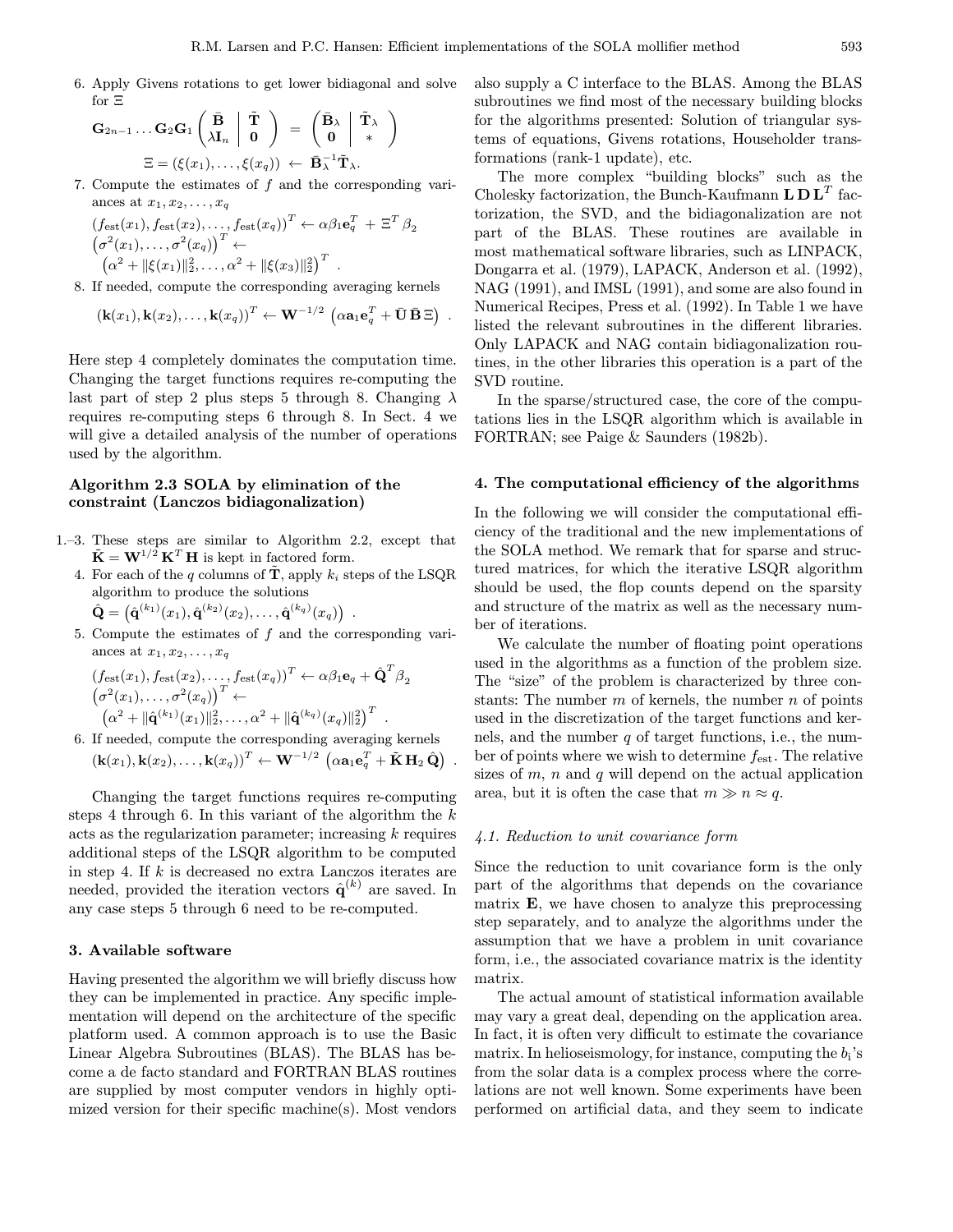| Factorization           |                                                           | LINPACK     | LAPACK       | NAG        | IMSL         | Num. Rec.     |
|-------------------------|-----------------------------------------------------------|-------------|--------------|------------|--------------|---------------|
| Cholesky                | $\overline{\mathbf{C}}\mathbf{C}^T$                       | POFA        | POTRF        | F07FDF     | LFTDS        | CHOLDC        |
| Cholesky, banded matrix |                                                           |             | PBTRF        | F07HDF     | LFCOS        |               |
| Bunch-Kaufman           | $L\mathbf{D}L^T$                                          | SIFA        | SYTRF        | F07MDF     | LFTSF        |               |
| <b>SVD</b>              | $\mathbf{U} \Sigma \mathbf{V}^T$                          | SVDC        | <b>GESVD</b> | F02WEF     | <b>LSVRR</b> | <b>SVDCMP</b> |
| Bidiagonalization       | $\bar{\textbf{U}} \, \bar{\textbf{B}} \bar{\textbf{V}}^T$ | Part of     | <b>GEBRD</b> | F010CF     | Part of      | Part of       |
|                         |                                                           | <b>SVDC</b> |              | $+$ FO2SWF | <b>LSVRR</b> | <b>SVDCMP</b> |

Table 1. Subroutines to be used as "building blocks" for the algorithms

Table 2. Flop counts for transformation to unit covariance form;  $p$  is the bandwidth

| Covariance matrix | Transformation        |
|-------------------|-----------------------|
| Full              | $m^3/3 + m^2n + 2m^2$ |
| Banded            | $m(p^2 + 2np + 7p)$   |
| Diagonal          | $mn+3m$               |

that the covariance matrix has rather small off-diagonal elements, suggesting that the data may be described satisfactory by a diagonal or banded covariance matrix with little bandwidth; see Schou et al. (1995).

In Table 2 we list the computational cost of the preprocessing step for a full covariance matrix, a banded covariance matrix with bandwidth  $p$ , and a diagonal covariance matrix, respectively. For a full  $m \times m$  covariance matrix the time spent computing the Cholesky factorization is excessively large. In the more usual case where the variance of the individual errors is known in advance, but no information about correlations between the errors is available, the transformation consists in a simple scaling of the rows in the kernel matrix and a similar scaling of the data and will not contribute significantly to the overall computation time. We emphasize that this transformation is done only once, even if the problem is being solved for several values of  $\lambda$  and/or target functions.

## 4.2. Comparison of the algorithms

In Tables 3 and 4 we summarize the detailed flop counts for Algorithms 2.1–2.3.

In connection with the iterative algorithm used in Step 4 of Algorithm 2.3, the quantity  $N$  denotes the number of flops involved in a matrix-vector multiplication with **K**, and  $\bar{k}$  denotes the average number of iterations (since k will typically depend on  $x_0$ ). If **K** is sparse, then N is twice the number of nonzeros in the matrix, and if **K** has Toeplitz form then N is proportional to  $m \log_2 m$ . We shall not comment further on the efficiency of this algorithm, since the flop counts depend dramatically on N.

Table 3. Flop counts for Algorithm 2.1 with and without SVD preprocessing

| Step           | without SVD prep.             | with SVD prep.        |
|----------------|-------------------------------|-----------------------|
| $\overline{2}$ |                               | $2mn^2+2mn$           |
|                |                               | $+11n^3+3n^2$         |
| $\sqrt{3}$     | $m^3/3 + m^2(n+2) + mn$       | $4n^3/3 + 3n^2 + 2nq$ |
| $\overline{4}$ | $2mnq + nq$                   | $2n^2q$ + nq          |
| 5              | $2m^2q + mq$                  | $2n^2q$ + nq          |
| 6              | 4mq                           | 4nq                   |
| 7              | 2mnq                          | $2n^2q$               |
| total          | $\frac{m^3}{3} + m^2(n+2q+2)$ | $2mn^2 + 2mn + 13n^3$ |
|                | $+ m(4nq + n + 5q)$           | $+6n^2(q+1)+8nq$      |

**Table 4.** Flop counts for Algorithms 2.2–2.3. The quantity  $\bar{k}$ is the average number of iterations, and  $N$  is the number of flops in a matrix-vector multiplication

| Step           | Algorithm 2.2        | Algorithm 2.3    |
|----------------|----------------------|------------------|
| $\overline{2}$ | 2mn                  | 2mn              |
| 3              | 4mn                  | 4mn              |
| $\overline{4}$ | $2mn^2 + 2mn + 2n^3$ | $k(2N+12m+10n)q$ |
| $\overline{5}$ | $2n^2q+3nq$          | 2mq              |
| 6              | $11nq + 13n$         | 2mnq             |
| $\overline{7}$ | 4nq                  |                  |
| 8              | $2n^2q+5nq$          |                  |
| total          | $2mn^2 + 8mn + 2n^3$ | $k(2N+12m+10n)q$ |
|                | $+4n^2q+23nq$        | $+2m(n+1)q+6mn$  |

If we consider the case where one wants to calculate  $f_{\text{est}}$ ,  $\sigma^2$  and the corresponding averaging kernels at q specified points  $x_1, x_2, \ldots, x_q$  and q is equal to the number n of discretization points, then the number of flops used by the three algorithms are as follows:

$$
2.1: m3/3 + 3m2n
$$
  
2.1(SVD):  $2m(n2 + n) + 19n3$   
2.2:  $2m(n2 + 4n) + 6n3$ .

Obviously Algorithm 2.1 without the SVD preprocessing is prohibitively slow except for very small problems. The other two approaches are comparable, Algorithm 2.2 being faster if  $m < 2.1 n^2$ . A question of special interest is the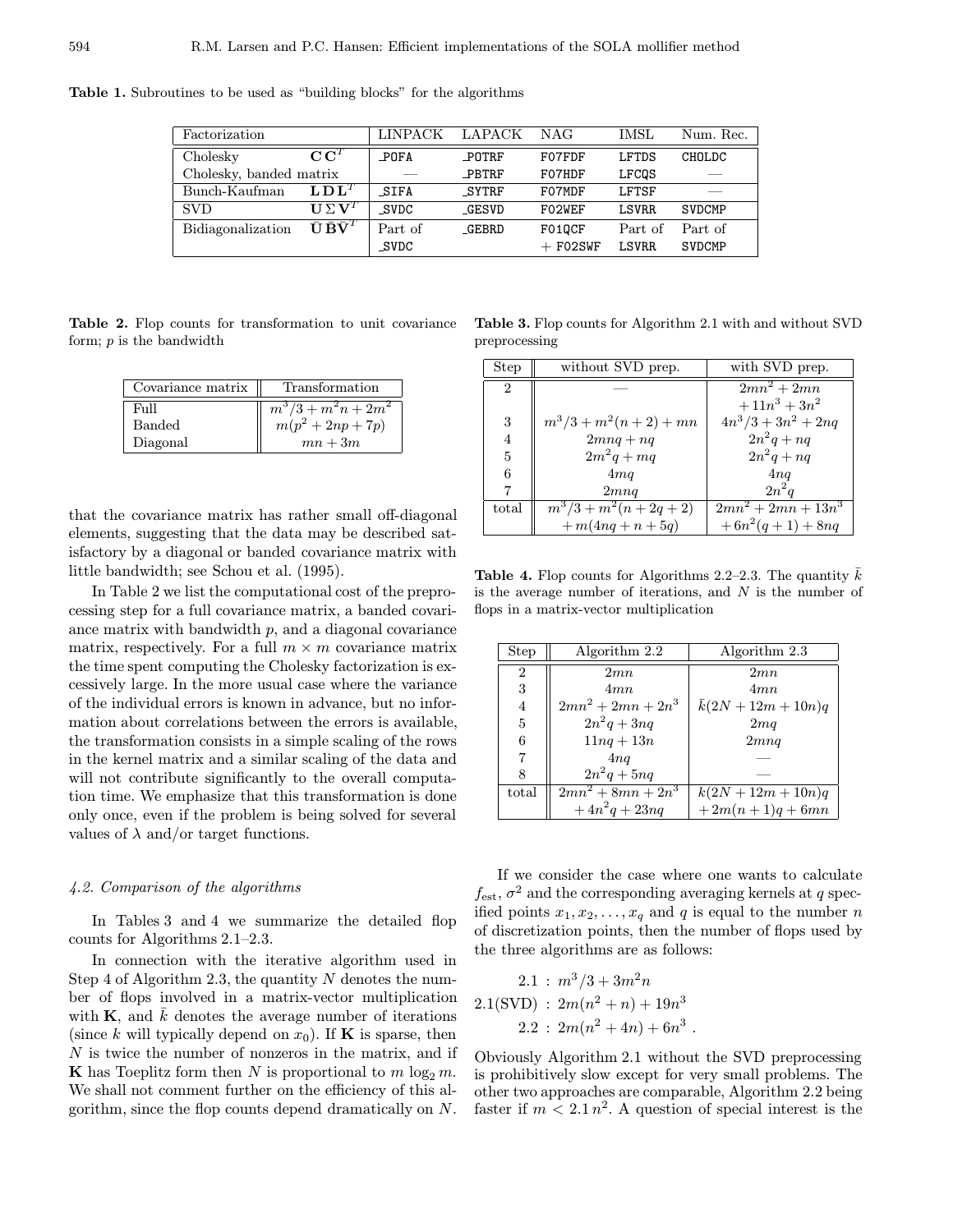amount of work needed to re-compute the solution when  $\lambda$  is changed:

|             | $f_{est}$ and $\sigma^2$ | $f_{est}$ , $\sigma^2$ and <b>k</b> |
|-------------|--------------------------|-------------------------------------|
| 2.1         | $m^3/3 + m^2(n+2q)$      | $m^3/3 + m^2(n+2q)$                 |
| $2.1$ (SVD) | : $4n^3/3 + 2n^2q$       | $4n^3/3 + 4n^2q$                    |
| 2.2         | : 15nq                   | $2n^2q + 20nq$                      |

Here Algorithm 2.2 is clearly superior. In most parameterchoice methods, only  $f_{est}$  and  $\sigma^2$  have to be re-computed – a fact that makes Algorithm 2.2 even more attractive.

A crucial factor in mollifier methods is the shape of the chosen target function  $\mathcal{T}(x_0, x)$ . Therefore it is likely that solutions corresponding to a series of differently shaped target functions are computed. Below we list the number of flops used when  $q$  target functions are changed:

|           | $f_{est}$ and $\sigma^2$ | $f_{est}$ , $\sigma^2$ and <b>k</b> |
|-----------|--------------------------|-------------------------------------|
| $2.1\,$   | $\sqrt{q(2m^2+2mn)}$     | $q(2m^2 + 4mn)$                     |
| 2.1 (SVD) | $q(4n^2+6n)$             | $q(6n^2 + 6n)$                      |
| $2.2\,$   | $q(2n^2+18n)$            | $q(4n^2+23n)$                       |

Again, Algorithm 2.2 is the most efficient – although the difference is not as dramatic as above.

Pijpers & Thompson (1994) demonstrated that for helioseismic inversion it is possible to determine an automatic scaling of the width of the (Gaussian) target functions  $\mathcal{T}(x_0, x)$ . From physical arguments it is possible to derive an expression that relates the smallest length scale by which the rotation can be resolved at radius  $x_0$  to certain physical quantities. They demonstrate that once the optimal target width has been computed at  $x_0$ , this relation can be used to scale the target width at any radius. Using this scaling the optimal value of  $\lambda$  for each  $x_0$  can be computed efficiently using Algorithm 2.2.

#### 5. An example from helioseismology

To illustrate our bidiagonalization methods we have included a numerical example from inverse helioseismology. The problem consists in inferring the solar rotation rate as a function of radius from the rotational frequency-splittings of the eigenoscillations observed on the solar surface. We use a subset of mode set 1 from Christensen-Dalsgaard et al. (1990), restricted to the frequency range  $2.75 - 3.25$  mHz. This reduced set contains 212 modes of degrees

$$
l = 1, 2, \ldots, 29, 30, 32, \ldots, 78, 80, 85, \ldots, 195, 200
$$

see Christensen-Dalsgaard et al. (1990) and references therein for further details on the rotational inversion problem. This example is identical to the 1-D test problem used by Hanke & Hansen (1993) and the dimensions of the kernel-matrix are  $m = 212$  and  $n = 100$ . As target functions we use a Gaussian of width  $\Delta$ :

$$
\mathcal{T}(x_0,x) = \frac{c}{\Delta} \exp \left[ -\left(\frac{x-x_0}{\Delta}\right)^2 \right],
$$

where  $c \approx 1/\sqrt{\pi}$  is a normalization factor and x is the fraction of solar radius  $r/R_{\odot}$ . The errors in the righthand side are Gaussian with zero mean, standard deviation  $\sigma_0 = 10^{-3}$ , and uncorrelated.

All our calculations are carried out in Matlab on an HP9000/819 workstation with machine precision  $2.22 \times 10^{-16}$ and IEEE arithmetic. For simplicity we use the midpoint quadrature rule to calculate the weights in W.

Figure 1 shows the target function and the computed averaging kernels **k** for  $x_0 = 0.5$  and  $x_0 = 0.9$ , computed by means of both full bidiagonalization and Lanczos bidiagonalization. The averaging kernels computed by Algorithm 2.3 (the Lanczos-based algorithm) with  $k = 35$  are almost identical to those computed by Algorithm 2.2 with  $\lambda = 2.3 \times 10^{-3}$ .

Figure 2 shows the "trade-off plots" of the Algorithms 2.2 and 2.3 at the two points  $x_0 = 0.5$  and  $x_0 = 0.9$ . Define the error magnification as the ratio of the standard deviation of the error in  $f_{est}(x_0)$  due to the noise,  $(\mathbf{q}(x_0)^T \mathbf{Eq}(x_0))^{1/2}$ , to the standard deviation  $\sigma_0$  of the errors. We plot the error magnification versus the residual norm  $\int_0^1 [\mathcal{K}(x_0, x) - \mathcal{T}(x_0, x)]^2 dx$  for varying values of the regularization parameters  $\lambda$  and  $k$ . The solid line shows the trade-off curve for Algorithm 2.2 using full bidiagonalization with  $\lambda$  ranging from 4.5 10<sup>-4</sup> (top left) to 1.4 (bottom right). The "optimal" value of  $\lambda$ , corresponding to the corner of the trade-off curve, is approximately  $2.3 \times 10^{-3}$ . The dots represent the discrete trade-off curve associated with Algorithm 2.3, using Lanczos bidiagonalization. The regularizing effect of the Lanczos-based algorithm is clearly seen: As the iterates are generated the algorithm effectively sweeps through a range of regularization parameters, reaching the optimal solution after approximately 35 iterations.

#### 6. Conclusion

The SOLA mollifier method is an inversion method which, in terms of both computational efficiency and resolution ability, is competitive to other classes of inversion methods. In its original implementation, however, it is inefficient when many regularization parameters must be used, e.g., in connection with parameter-choice methods such as generalized cross-validation. We have demonstrated how this problem can be overcome using standard "building blocks" from numerical linear algebra. The improvement for dense matrices is quite dramatic when using the full bidiagonalization approach in Algorithm 2.2. For sparse or structured matrices it is convenient to use an iterative Lanczos-based method, Algorithm 2.3, in which the amount of regularization is controlled by the number of iterations.

Another advantage of using the standard numerical linear algebra "building blocks" is that these subroutines are usually available in highly vectorized and parallelized versions on today's supercomputers, thus ensuring good performance without the need for a tedious fine-tuning of the software; see, e.g., Dongarra et al. (1991).

As illustrated in our numerical example, Algorithm 2.3 computes solutions in relatively few iterations which are very close to the optimal solutions obtained from Algorithm 2.2. It is quite typical when solving large ill-posed problems, e.g., in inverse helioseismology, that the number of iterations needed in a Lanczos-based method is far less than the dimension of the problem. This makes these iterative methods an interesting alternative to the direct methods such as Algorithms 2.1 and 2.2.

Acknowledgements. We thank Jørgen Christensen-Dalsgaard for fruitful discussions during this work.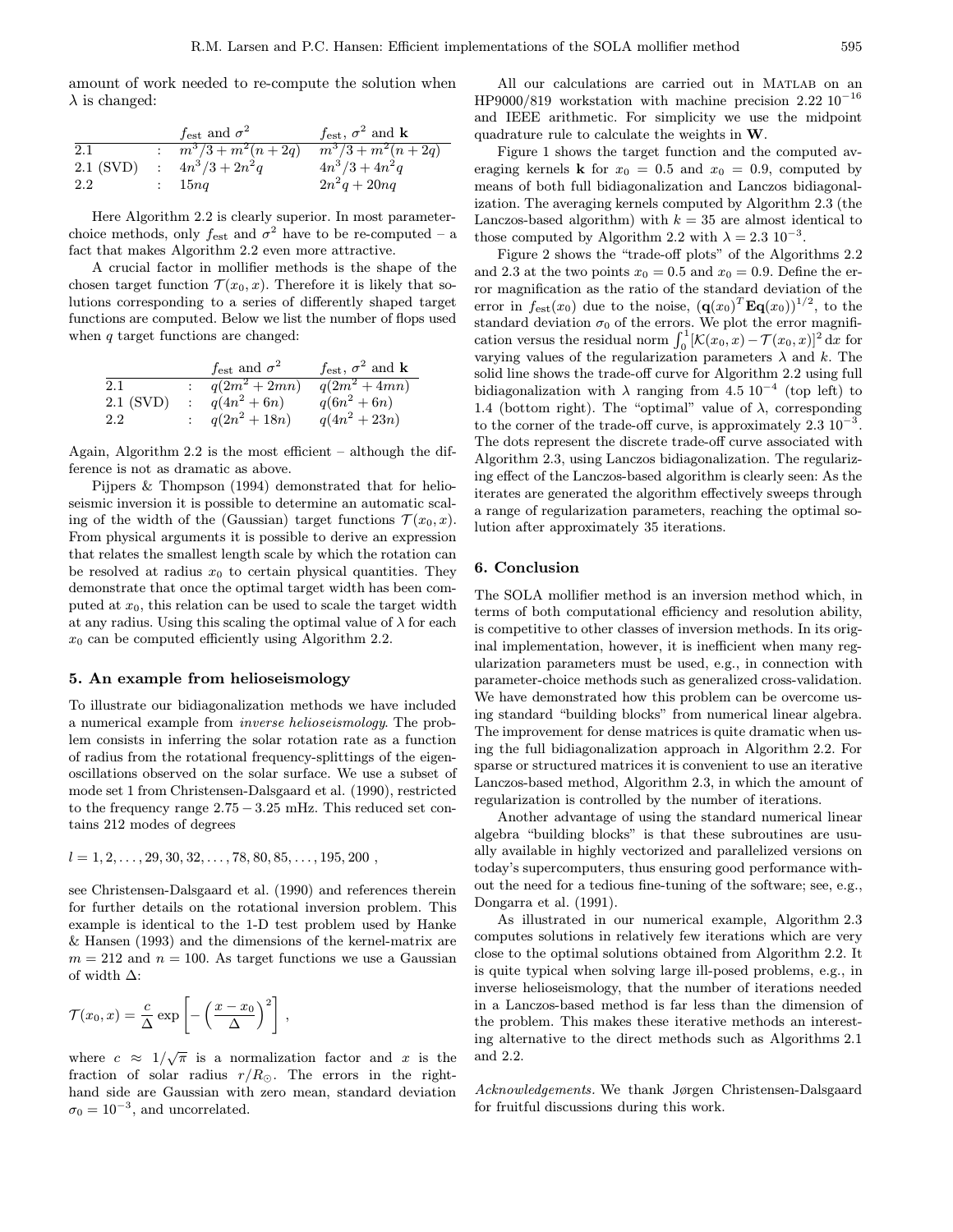

Fig. 1. Top: Computed averaging kernels  $\mathcal{K}(x_0, x)$  for the estimate at  $x_0 = 0.9$ . The target width  $\Delta$  is 10<sup>-2</sup>. The dashed and the dotted lines are the averaging kernels for the almost identical solutions computed by means of full bidiagonalization with  $\lambda = 2.3 \times 10^{-3}$  and Lanczos bidiagonalization with  $k = 35$ , respectively. The solid line is the target function  $\mathcal{T}(x_0, x)$ . Bottom: The same plot for  $x_0 = 0.5$ ,  $\Delta = 3 \times 10^{-2}$ ,  $\lambda = 2.3 \times 10^{-3}$  and  $k = 35$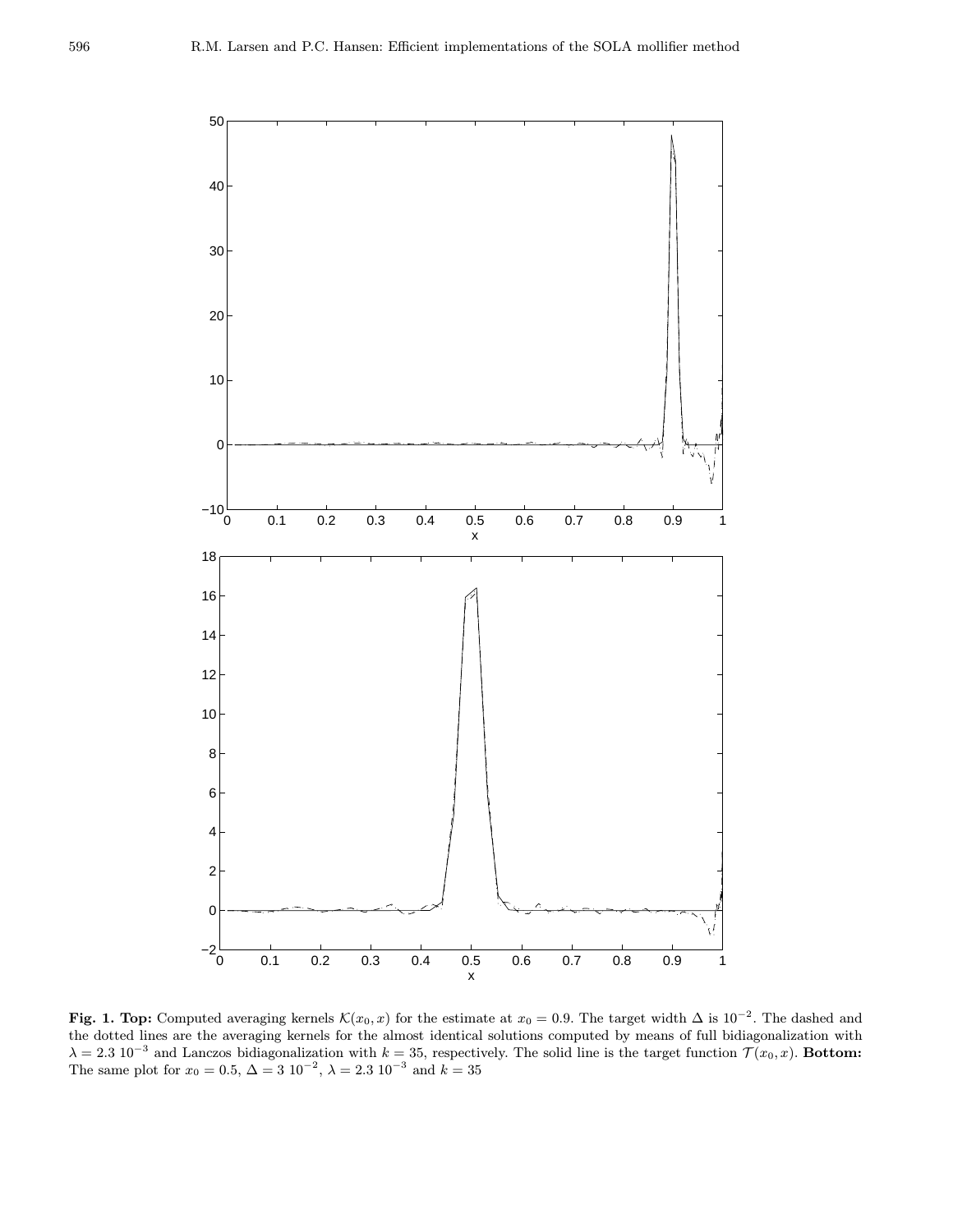

Fig. 2. Top: Trade-off curves of the error magnification  $(\mathbf{q}(x_0)^T \mathbf{E} \mathbf{q}(x_0))^{1/2} / \sigma_0$  versus the residual norm  $\int_0^1 [K(x_0, x) - \mathcal{T}(x_0, x)]^2 dx$ , at  $x_0 = 0.9$  with  $\Delta = 10^{-2}$ . The solid line is the trade-off curve for the solutions computed by means of the full bidiagonalization procedure values of  $\lambda$  in the interval from 4.5 10<sup>-4</sup> to 1.4. The dots represent the discrete trade-off curve of the Lanczos-based method. The solutions corresponding to 5, 10, 35, 80 and 100 iterations are marked on the plot. Bottom: The same plot for  $x_0 = 0.5$  and  $\Delta = 3 \; 10^{-2}$